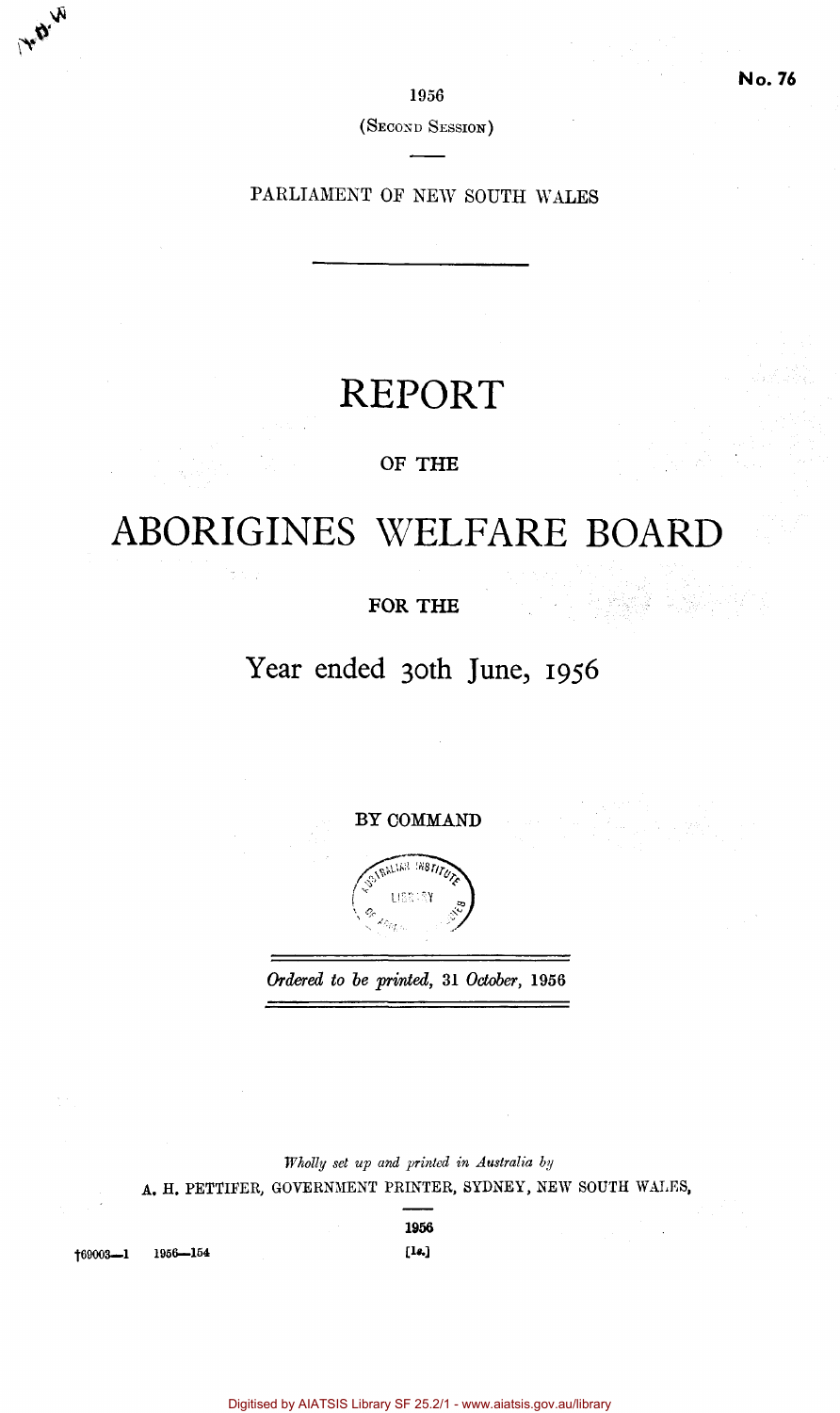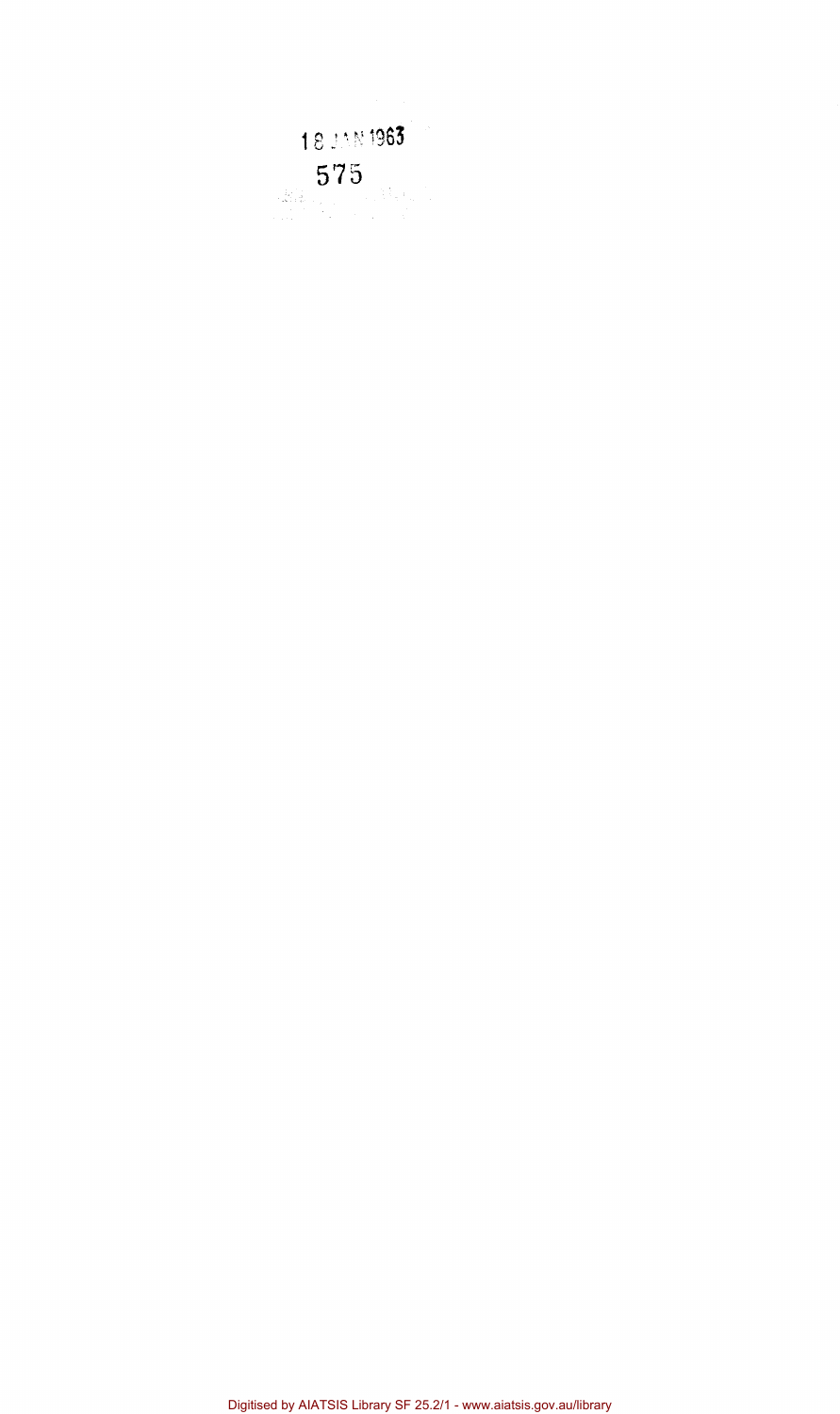

# Report of the Aborigines Welfare Board, New South Wales, for the Year ended 30th June, 1956.

Presented to the Honourable Christopher Augustus Kelly, M.L.A., Chief Secretary, pursuant to Section 19B of the Aborigines Protection Act, 1909-43.

### I. **THE BOARD.**

#### Personnel **and Meetings.**

No change occurred in the personnel of the Board during the year under review.

The constitution of the Board at 30th June, 1956, was as follows:—

Under Secretary, Chief Secretary's Department—Mr. C. J. Buttsworth (Chairman).

Superintendent of Aborigines Welfare—Mr. M. H. Saxby. Officer of the Department of Public Health-Dr. C. J. Cummins, M.B., B.S., D.P.H.

 $C$ ummins,  $m.B., B.$  $\frac{1}{N}$  Officer of the Department of Public Instruction—Mr.

 $\overline{\mathbf{A}}$  of the Police  $\overline{\mathbf{B}}$ MeAuley.

An expert in Agriculture-Mr. S. Wyatt, M.L.A.

An expert in Sociology and/or Anthropology- $P$ . A. P. Elkin, M.A., Ph.D. (Vice-Chairman).

persons nominated by the Minister-Mr. M. Hon, E. G. Wright, M.B.C.

Two aborigines-

 $(a)$  one full blood-Vacant.

 $(5)$  one having admixture of  $P. M. Gibbs.$ 

P. M. Gibbs. Monthly meetings were held during the year, when statutory business was transacted and matters of general policy discussed.

As yet, no nomination has been received to fill the vacancy on the Board for a full-blooded aboriginal member.

### **Policy.**

The Board has continued to implement the policy of the gradual assimilation of the aboriginal people into the general life of the community. It has continued its endeavours to pro-<br>vide education facilities for all childre

Within the limit of funds available, the Board has proceeded with its programme for the improvement of housing conditions for aborigines.

Assistance has been rendered in many instances in securing suitable employment for both old and young.

The Board's activities cover persons of aboriginal descent, full blood or other. Reference to "Aborigine" in this report, is to be understood in this sense.

## **Visits by Board Members.**

Board Members and the Superintendent of Aborigines Wel-fare, paid numerous visits during the year to Stations and Reserves and the Training Homes for boys and girls.

Opportunities were taken on these occasions, to contact local<br>civic authorities and others interested in the welfare of<br>aborigines, and it is evident that a growing awareness exists<br>in the community, of the problems associ work.

#### General **Expenditure.**

Expenditure by the Board of funds made available from Consolidated Revenue by the State Government, amounted to £151,653, which represented a decrease of £19,041 on the previous year's expenditure.

The amount spent from the General Loan Account was £13,640. This was a decrease of £30,415 compared with last year.

#### **Acknowledgments.**

The helpful interest and advice of other State Departments,<br>such as Education, Works, Agriculture, Health, Police, Lands,<br>Forestry and the Housing Commission, are acknowledged.<br>Church groups and local Committees function a

Their generous assistance is appreciated.

#### **II. FEATURES OF ADMINISTRATION.**

#### **Housing.**

The programme of erecting homes on town allotments in selected country centres, was further developed. Five new houses were erected in the town of Coonabarabran, two in Nowra, and two more were commenced at Dubbo.

Four houses on a new Reserve at Coonabarabran were com-pleted, and four commenced at Peak Hill.

Occupants of town houses will be given the opportunity, after two years' satisfactory tenancy, to acquire their homes on easy rent/purchase repayments.

Of the twenty-eight tenants already placed in such homes,<br>the majority are meeting their obligations satisfactorily. A<br>few have fallen into arrears, mainly due to the fact that they<br>committed themselves rather heavily in t

The position regarding payment of rent for new houses on Aboriginal Stations, is not so satisfactory. Although an above improvement has been noted in some instances, the total amount outstanding at the end of the year, wa had been paid.

A number of aborigines in various places, have been suc-cessful in securing Housing Commission homes, by ballot.

A survey of the overall housing needs of aborigines in New South Wales was completed. It is estimated that to effect repairs and additions to such houses as are suitable for this, and to provide for the replacement of unsa

From funds made available to the Board for loans to aborigines desirous of purchasing or erecting their own homes, approval was given to advances totalling £7,900. All recipients of such loans are meeting their obligations

#### **Education.**

As from the beginning of the 1956 school year, the duties of Manager and Teacher at the Aboriginal Station, Walgett, were separated. Fully qualified teachers of the Education Department were then appointed to this school.

There are now no schools in New South Wales, attended by aboriginal children, which are not fully staffed by teachers of the Education Department.

The Board, and the Education Department, encourage the attendance of aboriginal children at High School, and from the Board's two Children Homes, Stations and Reserves, a total of 125 children in a thendance. Many more, fr

During the year, five bursaries, each of the value of £50 per annum, were awarded by the Board. There are now seven-teen current bursaries held by aboriginal pupils attending High Schools.

The Education Department is generous in its supplies of school equipment, which includes special supplementary issues of materials for needlework, manual work, gardening or other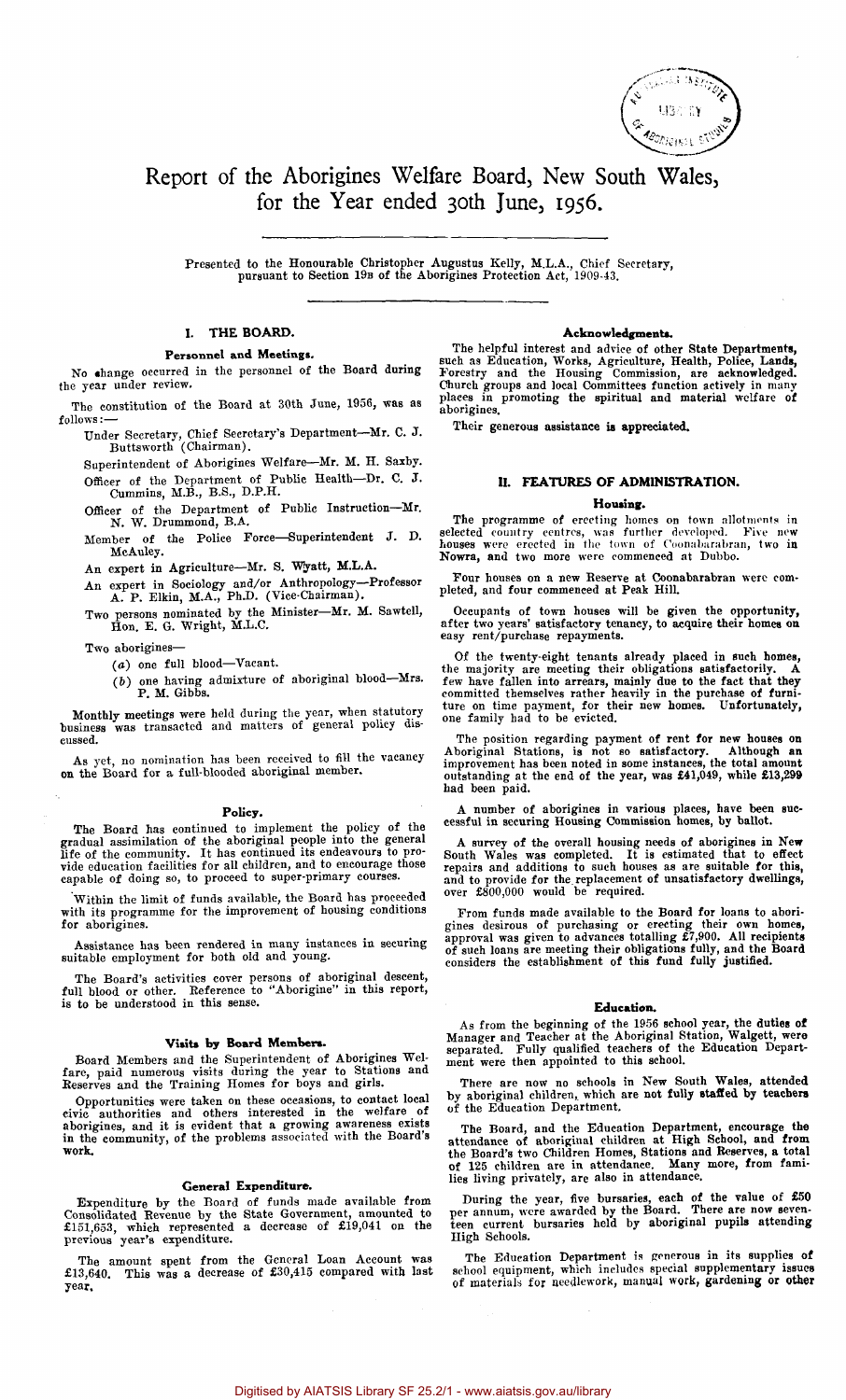activities. Aboriginal children receive free milk, conveyance subsidy (where required) and other amenities ordinarily available to white pupils.

#### **Welfare Activities.**

The Board has a staff of five male Welfare Officers stationed at Kempsey, Leeton, Dubbo, Moree and Coffs Harbour.

Two lady Welfare Officers are located at Sydney, one of whom, a trained nurse, spends most of her time in country districts working chiefly among mothers, babies and adolescent girls.

The work of Welfare Officers is designed to supplement that<br>of the Managers and Matrons of the various Stations. It lies<br>primarily amongst those aborigines not residing in controlled<br>situations. They are assiduous in their

They take every opportunity to bring before the white com-<br>munity, the aims and work of the Board, and have success-<br>fully enlisted the interest of increasing numbers of persons<br>and organisations in aboriginal problems.

The scope and variety of their work can be seen from the table of visits made during the year, set out in Appendix "E".

A conference of Welfare Officers was held in Sydney in May, 1956.

# "Dawn" Magazine.

The issue of this magazine published by the Board, is eagerly awaited each month by the aboriginal people of New South Wales.<br>Wales. An increasing number of the white community within<br>and beyond the State, is being added t year.

"Dawn" not only disseminates news, but also contains many articles of practical help in health matters, hygiene and home management.

#### Summer Seaside Camp.

A Summer Camp was again held in January on the Board's property at La Perouse. A total of seventy-six boys and girls from the far western districts of the State enjoyed a fortnight's holiday by the sea.

One of the Board's Welfare Officers was in charge of the Camp, and was assisted by other members of the staff and a team of helpers from the Department of Social Studies, Sydney University. The usual medical and dental exa were held.

Outings were arranged to places of interest, and evening entertainments were popular. Many saw the sea for the first time and the majority had not been to Sydney previously.

These camps do much to broaden the outlook of many children who otherwise could not have the advantage of a holiday by the sea, or the experience of visiting a capital city.

#### **Floods.**

Floods during this year were even more far-reaching and continuous than in 1955, particularly in the west, north-west and south-west of the State.

The Aboriginal Stations at Murrin Bridge, Wilcannia, Moonaheullah, Dubbo, Boggabilla, Walgett and Brewarrina, were all affected. It was necessary to evacuate residents from Moonaheullah, Dubbo, Boggabilla, Walgett and Brewarrina,<br>were all affected. It was necessary to evacuate residents from<br>Wilcannia and Brewarrina Stations and from many abori-<br>gines' homes at Walgett and Boggabilla. Emergen

This entailed a great deal of hardship to the people, and<br>much extra work by Managers and Welfare Officers. Roads<br>and fencing had been seriously damaged, and works programmes retarded.

Flood relief for aborigines in affected areas, was provided by the Government and other organisations.

### **III. ABORIGINAL WARDS AND CHILDREN'S HOMES**

At the 30th June, 1956, the Board had 232 wards under<br>its control. These were admitted on the application of parents<br>unable to care for their children, or were committed by a<br>Children's Court in cases of neglect by parents

It is an essential part of a Welfare Officer's duty to supervise sub-standard homes, and their efforts in the direction of<br>rehabilitative oversight are undoubtedly fruitful in keeping<br>to a minimum, the number committed to the care of the Board,<br>Welfare Officers paid 242 such supervisor under review.

At the end of the year under review, seventy-three  $warg_i$  were accommodated in the Board's Homes, and 159 were other. wise placed. Of these, ninety-three were placed with foster parents in private homes.

Modern thought on the question of the placement of dependent children, recognises that the best substitute for a child's poor nubstitute for a normal home upbringing. With this in mind, and in view of the fact that many o

Foster parents are paid a weekly boarding-out allowance, and are further assisted in the payment of medical and dental expenses, and incidental fees for educational purposes.

Wards over school leaving age, are placed in employment, and a proportion of their wages is paid to a trust account available to the ward on attaining the age of 18 years.

Statistics concerning the number and placement of wards during the year, are shown in Appendix "A". Brief accounts of the activities of the two Homes conducted by the Board, appear at the end of this report.

#### **IV. ABORIGINAL** STATIONS **GENERALLY.**

Of the Reserves for Aborigines under the control of the Board, sixteen are classed as Stations under full-time resident supervision. A married couple is in charge as Manager and Matron, the Matron being, in some cases, a trained nurse.

Homes on Stations are provided by the Board, on nine of which old buildings have been entirely replaced by new houses of modern design. On the remainder, maintenance and repair work has been carried out, and improvements e

Stations are virtually housing settlements where aborigines reside under the oversight of the Manager and are employed in outside occupations. Residents are regarded as being under training to eventually take their place in the community. Training in acceptance of community responsibilities is a feature of Station life. On many Stations, active Progress Associations are functioning and residents take part in the social, religious and sporting life of the community. The rate of absorption of residents into the general community, however, is governed largely by the availability of homes away from the Station.

Treatment for minor ailments is given by the Matron in well-equipped treatment rooms. More serious cases are referred to local doctors or hospitals.

Appendix "B" indicates the population on the various Stations at 30th June, 1956, and brief accounts of activities appear at the end of this report.

#### **V. ABORIGINAL RESERVES GENERALLY.**

Additional to the Aboriginal Stations abovementioned, there are twenty-seven occupied Reserves. These are not under full time management, but eight have resident Supervisors who, in most instances, are the Teachers of the Schools on the Reserves. In other eases, supervision is exercised by the local. Police and Welfare Officers of the Board.

As in the case of Stations, residents go out to work and return nightly, or at week-ends when working away from the immediate locality.

On some Reserves, the Board has erected houses of a simple design, while on others, the aborigines have built their own homes. As funds permit, the Board proposed to effect improvement to the accommodation on Reserves.

Appendix "C" sets out statistics concerning Reserves.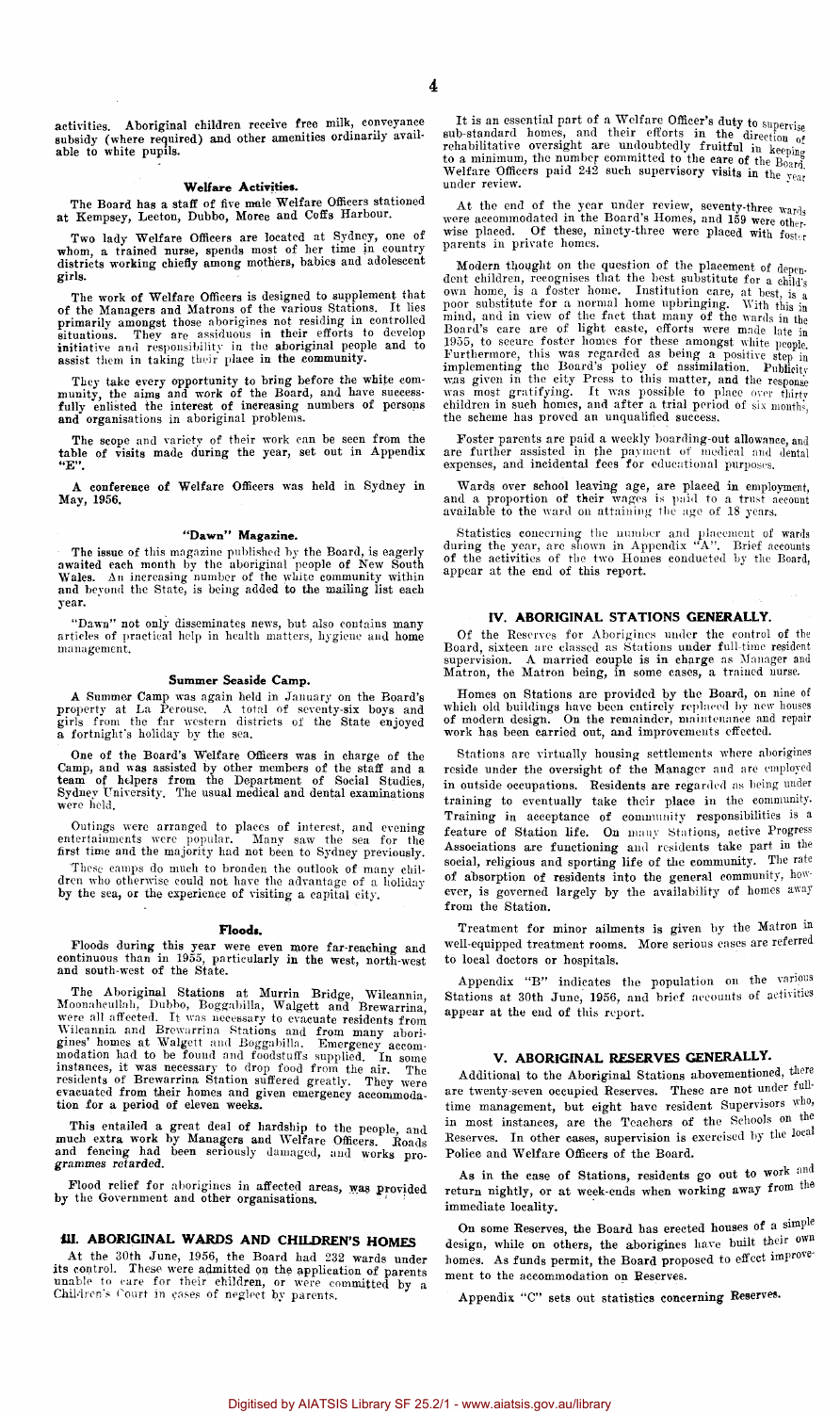

### **VI. ABORIGINAL LIFE AND CONDITIONS.**

#### Statistics.

A survey of the aboriginal population of New South Wales was made during the year by the Board's Officers. This revealed that the number in this State was:—

|       | $Full$ bloods                                                    | -231  |
|-------|------------------------------------------------------------------|-------|
|       | $\operatorname{Half \; cases \; \ldots, \ldots, \ldots, \ldots}$ | 6,388 |
|       | ${\rm Lesser\,\,cases}\,\, \ldots \ldots \ldots \ldots$          | 5,751 |
| Total | $\dots \dots \dots \dots \dots \dots \quad 12.370$               |       |

Of this number, 4,788 reside on Stations or Reserves under<br>the control of the Board. Of the remaining 7,582, a minority<br>reside in sub-standard conditions on the outskirts of country<br>towns. The majority, however, own or ren and live as ordinary members of the community.

# **Labour and Employment.**

It is the constant endeavour of Welfare Officers and other field staff, to encourage and assist aborigines in securing skilled or semi-skilled proportional starting states of the success in this direction are received, and is no exception.

Increasing numbers are taking and remaining in permanent employment and there are cases of aborigines who have been for more than twenty years in the same job.

This year, employment was found for an aboriginal youth as apprentice in a motor garage, and a girl obtained a position in the office of a large country departmental store.

Many more are taking employment with the Railway Depart-ment, Main Roads Board, and Municipal and Shire Councils. Nevertheless, many are still engaged in casual employment in pastoral and agricultural industries.

#### **Relief and Benefits Provided by the Board.**

In eases where indigent aborigines are not eligible for the usual Social Service Benefits, the Board assists by the weekly issue of food rations and winter and summer issues of clothing and blankets.

Treatment rooms are set up on Stations where attention is given for minor ailments. More serious cases are referred for medical attention or hospitalisation, as necessary.

Aborigines are encouraged to join Ambulance, Hospital and Medical Benefits Funds, and many availed themselves of the services through those schemes.

Special Christmas cheer is provided for aged and infirm, and the Board also makes funds available to assist in holding functions for children at this time of the year.

Progress and Parents and Citizens' Associations are encouraged and, on many Stations, these function actively. The Board subsidises funds raised by these bodies, for the provision of amenities on Stations.

Issues of clothing to indigent and other dependent aborigines were as shown in the table hereunder:—

|                                  | Year ended 30th June, 1955.                  |            |     |                                |                  |     |        |     |            |  |  |  |
|----------------------------------|----------------------------------------------|------------|-----|--------------------------------|------------------|-----|--------|-----|------------|--|--|--|
| Outfits.                         | 1954 1955 1956 1954 1955 1956 1954 1955 1956 |            |     |                                |                  |     |        |     |            |  |  |  |
|                                  |                                              | Male.      |     |                                | Female.          |     | Total. |     |            |  |  |  |
| Summer Outfits<br>Winter Outfits | 103<br>186                                   | 168<br>141 | 131 | 132 159 216 169 262 384<br>248 | 194 <sup>°</sup> | 173 | 434    | 335 | 301<br>304 |  |  |  |
| Totals                           | 289                                          | 309        | 263 | 407                            | 410              | 342 | 696    | 719 | 605        |  |  |  |

#### **VII. COMMONWEALTH SOCIAL SERVICES.**

#### **Child Endowment.**

All aboriginal mothers in New South Wales are entitled to Child Endowment. Welfare Officers and Managers assist in the preparation of claims. In any cases where it is considered<br>to be in the interest of the endowee and her children that<br>payments be administered by the Board, this is done. At the<br>end of June, 1955, fifty-six cases were

Aboriginal mothers are entitled to such allowance in exactly the same way as white women.

#### **Pensions and Unemployment Benefit.**

Aborigines are entitled to Sickness and Unemployment Benefits, irrespective of the applicant's caste or place of residence.

The same position does not exist so far as Commonwealth<br>Pensions are concerned. These are only paid to exempted<br>aborigines living off Stations or Reserves, or if living on a<br>Reserve which is not under the supervision of a

Efforts to secure full Commonwealth Social Service Benefits to all aborigines in New South Wales, whether exempted from the provisions of the Aborgines Protection Act or not, will continue.

#### **Exemption Certificates.**

Provision exists in the Aborigines Protection Act for the granting of exemption from the provisions of such Act in cases deemed appropriate by the Board. Exemption Certificates are issued only after careful inquiry as to t

One hundred and ten such Certificates were issued during the year under review, and a comparison with previous years is as follows:—

|           |          | 1953-1954. | 1954-1955. | 1955-1956. |
|-----------|----------|------------|------------|------------|
| Granted   | .        | 50         | 99         | 110        |
| Deferred  | $\cdots$ |            | -          |            |
| Declined  | 1.1.1.1  |            | З          | 7          |
| Cancelled | 1.1.1.1  |            | 3          | Б          |

#### **Expulsion Orders.**

In extreme cases of misconduct by any person on an Aboriginal Station, and especially where such misconduct is imimical to the pool order of the Station or the welfare of other residents, the Board is empowered to issue Ex

This power is exercised with extreme reluctance, and only when all other avenues have been exhausted.

During the year, four such Orders were issued.

#### **CONCLUSION.**

The Board believes that the problem of Aborigines' Welfare in New South Wales is now mainly a social problem posed by<br>a depressed section of the community. In the main, it relates<br>to various castes, mostly less than half caste. There are few<br>persons of aboriginal descent in this S

An increasing number of aborigines are establishing them-selves in the community by their own efforts and own their own homes.

Unfortunately, many are content to live in substandard<br>conditions on the outskirts of towns. This is the more<br>regrettable in view of the fact that in the post-war years,<br>work has been plentiful and wages good. Many display money.

It is because of these living conditions, rather than because<br>of any racial prejudice, that they find thenselves unacceptable<br>socially amongst the white community. The disadvantages<br>under which they labour, are largely att white community.

Although white people may feel some reluctance to accept aborigines because of their living conditions, and display a disinclination to permit their children to mix, the Board considers that white communities throughout the State should give encouragement and a helping hand.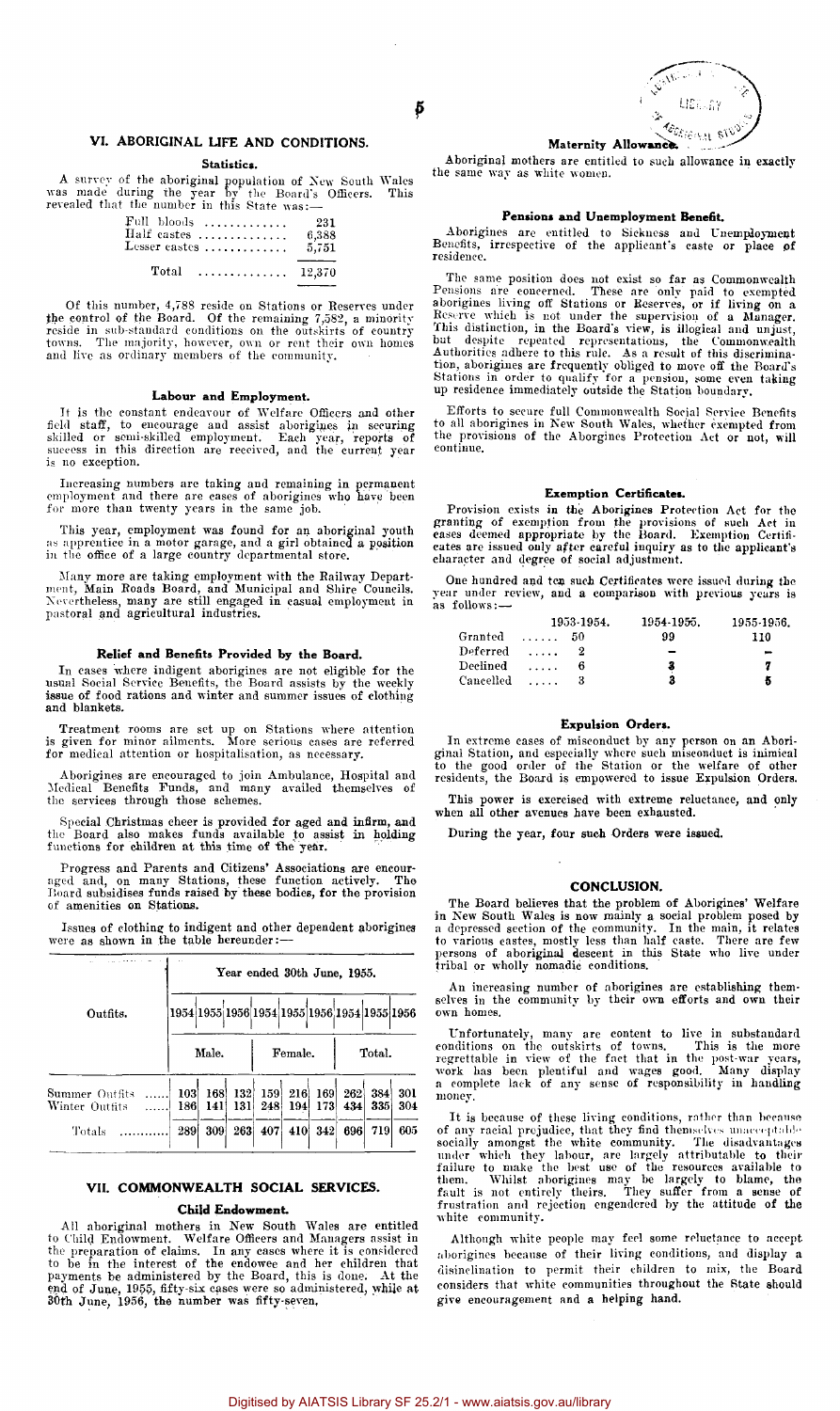The position is undoubtedly aggravated by the general<br>housing shortage, and if it is to be remedied within a limited<br>time, large sums, as indicated earlier in this report, will be<br>necessary to shorten the period of transit

The Board is aware that it cannot furnish the solution by<br>its own unaided efforts. It is a community problem and the<br>interest and practical assistance of every citizen is needed.<br>There is evidence of a growing awareness of

The Board records its appreciation of the constructive<br>efforts rendered, both independently and in collaboration with<br>the Board's staff, by many citizens, Church and Social Organi-<br>sations and Local Government Bodies. The

C. J. BUTTSWORTH, Chairman.

M. H. SAXBY, Superintendent of Aborigines Welfare.

#### APPENDIX TO "III"—ABORIGINAL WARDS AND CHILDREN'S HOMES.

#### Kinchela Boys' Home.

The number of wards resident in the Home as at the 30th June, 1956, was forty-four, compared with forty-five at the beginning of the year. Their ages range from 5 to 17 years.

Boys of school age attend school at the Home, and those beyond 15 years receive instruction in agricultural pursuits. A number attend Kempsey High School.

During the year, a new clothing store was erected, and necessary repairs have been carried out to buildings.

The health of inmates has been good, and there was an absence of epidemic diseases. Regular medical and dental attention is afforded to all inmates.

The farm attached to the Home has been productive of much of the domestic requirements, and besides affording a valuable avenue of training, contributes considerably to the economic running of the establishment.

Production from the dairy herd for the period under review, was 6,493 gallons of milk and 1,315 lbs. of butter. Egg production from the small poultry section was 846 doz.

Crops were adversely affected by floods, but nevertheless a supply of fodder and vegetables was maintained. The dairy herd was culled and surplus stock sold.

A keen interest is taken in the Home by public bodies in the district, and their practical interest and help is greatly appreciated.

The objective of the Management is to prepare inmates to take their place in the community as responsible citizens.

#### Cootamundra Girls' Home.

There were twenty-nine inmates in residence at the end of<br>the year, a decrease of eighteen since the beginning. This was<br>due to a number being placed in foster homes as a result of<br>the Board's appeal for foster parents. It

Girls of school age attend the Public School in Cootamundra, while nine are enrolled in the High School.

Girls on attaining school leaving age, are instructed in domestic duties and subsequently employment is found for them in the district. Eight are at present so placed; one is nursing at the local district hospital.

The Home maintains a small dairy herd, an orchard, poultry farm and vegetable garden. Produce is available for home consumption, and practically all butter required is produced at the Home.

Girls participate in local Church and social activities, and valuable help is afforded the Home by public-spirited local people.

An excellent tone prevails in the Home, and inmates receive training designed to prepare them for subsequent entry into the community.

#### APPENDIX TO "IV"—ABORIGINAL STATIONS GENERALLY.

#### Boggabilla.

A total of 208 people were resident on the Station at the end of the year. A few moved away during the year to take up employment on station properties in the locality.<br>Employment has been excellent and ample work exists for all able-bodied men.

A School is conducted on the Station, and a Recreation  $H_{all}$  is in course of construction. Social functions have been A Senon is conducted on the<br>is in course of construction.<br>held from time to time.

Floods during the year, disrupted to some extent the smooth running of this Station.

#### Brewarrina.

Work on this Station was considerably disrupted during the year by floods, and it became necessary to evacuate all rcsidents for a period of cleven weeks. A good deal of repair<br>work was necessitated and this, as well as current maintenance,<br>was undertaken as opportunity was afforded between floodings.<br>The people acquitted themselves wi period.

A Recreation Hall was erected, and this will fill a much-felt need and be of great assistance in the social life of the community.

Employment in the district was affected by the flood con-ditions and some men were forced to move further afield to secure work.

Children attend school on the Station.

#### Burnt Bridge (near Kempsey).

A pleasing report has been received from this Station for the year. A feature of the administration has been the encouragement of social activities and community effort.

The Recreation Hall has been extended and improvements<br>effected. Functions held on the Station and in the town of<br>Kempsey have enabled substantial sums of money to be raised.<br>A radiogram was purchased for use on the Statio

Donations of £120 to the Ambulance and £51 to the Hospital were made, and a sum of £66 was raised by means of a Baby Show.

The Parents and Citizens' Association is an active body and worked energetically for the School.

Representatives of the Station have excelled themselves in district sports, and school teams have been successful.

Prejudice against aborigines, for so long prevalent in this district, is gradually being broken down.

#### Burra Bee Dee (via Coonabarabran).

There has been considerable change in the population of<br>this Station. Five of the best families removed during the<br>year to new houses in the town of Coomabarabran. These have<br>been well accepted and quickly became an integr

A number of men from the Station were affected by the shearers' strike, and the employment position was not good for a period.

Children from the Station attend the Public School in Coonabarabran.

#### Cabbage Tree Island (Richmond River).

Quite a number of residents on this Station may be regarded as ready for assimilation, and only the non-availability of homes delays their merging into the community.

Work in the district is mainly of a casual nature on farms and sugar cane plantations. Some men have obtained  $P^{\mu\nu}$ manent work with the Railway Department.

Treatment for worm eradication has followed a survey conducted by the Health Department, and already an improvement in the physical condition of the children is evident.

Social and religious activities are a feature of Island life. and many aborigines from nearby centres attend for these<br>functions. functions.

School is conducted on the Island and some children attend Ballina High School.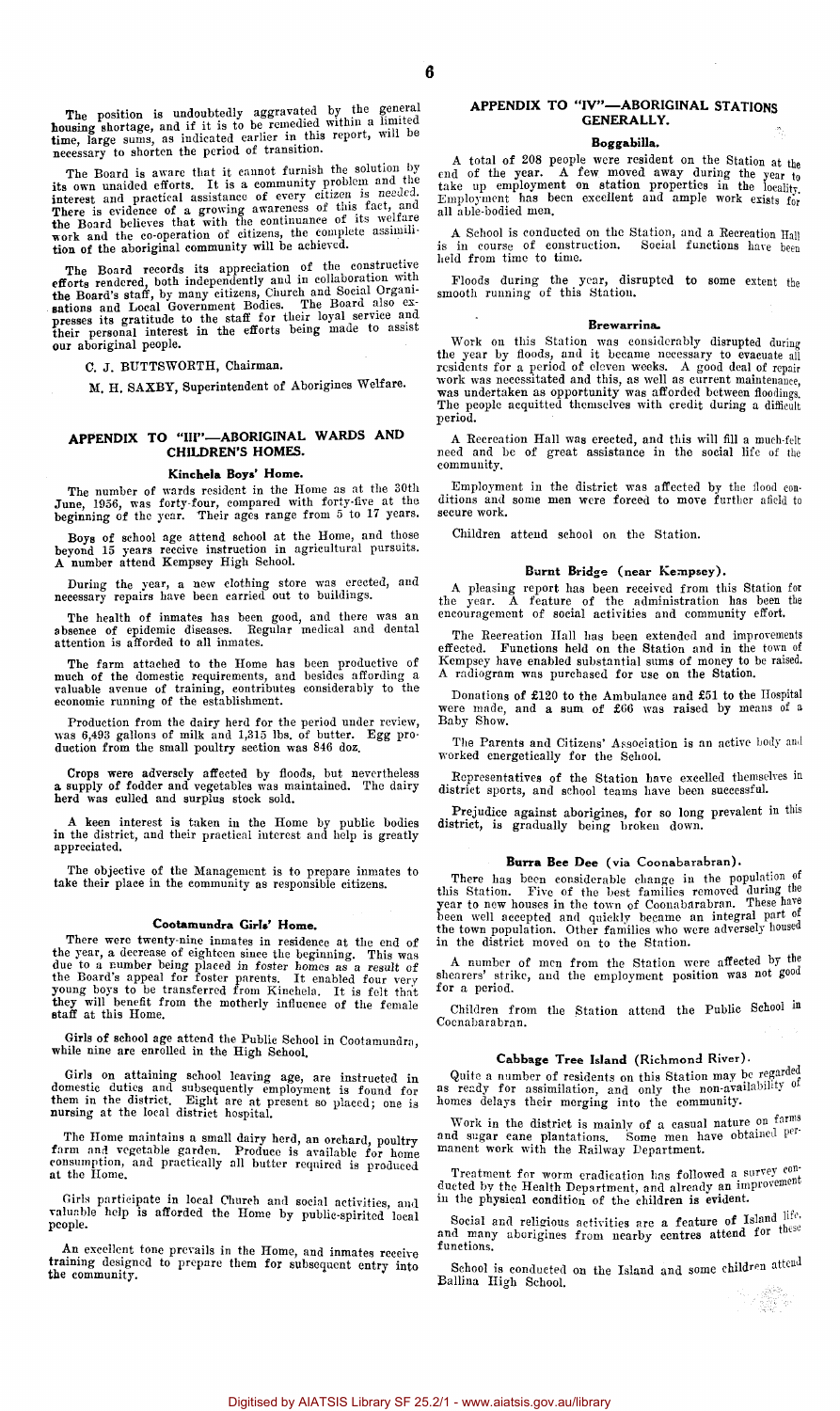$\omega = \pm \pm \infty$ 

There is a good Manager/resident relationship and the people are well accepted in the district.

#### Cowra.

This Station is situated on the outskirts of the town of Cowra and is virtually part of the town. Residents, for the most part, take an interest in their homes, and flower and regetable gardens are to be seen at most house

Children from this Station attend three schools in Cowra, viz., High School, Public School and the Convent.

While some of the residents are in permanent employment, many seek casual work in the irrigation area each year, and are away from their homes for periods.

#### Moree.

This Station also is on the outskirts of the town and residents have the advantages that this brings.

The employment position is good and unemployment has been at a minimum throughout the year.

Homes are new and have been well cared for by the occupants. Maintenance work on houses, roads and grounds has been carried out.

The conduct of residents has been good.

#### Murrin Bridge (near Lake Cargelligo).

This Station, in common with certain others, was affected materially by floods during the year. This brought about some unemployment and was the cause of a slight increase in Station population. Work on the Station was hampered, but maintenance was carried out and roads improved.

School on the Station is attended by 104 children.

There is no Doctor in Lake Cargelligo, and work at the treatment room is heavy. A T.B. survey was conducted during the year, and two positive reactors were sent to Sydney for treatment.

#### Caroona (near Quirindi).

Residents of this Station are of an advanced type. The employment position is good, the people are independent, and most take a pride in their homes. However, they still decline to meet their rent obligations, though well able to do so.

Private gardens are encouraged and some commendable efforts are apparent.

All administrative buildings and houses were painted. A Baby Health Centre is conducted on the Station, and white mothers and children from nearby attend. Health of residents has been good.

Children attend School on the Station, and sixteen go daily to Quirindi High School.

The people of Caroona are well on the road to assimilation, and only the housing shortage impedes the process.

#### Roseby Park (near Nowra).

This is not a large Station, the population remaining statie<br>at 103. Two families left during the year to take up occupancy<br>of houses built by the Board in Nowra. These were replaced<br>by people who had been adversely housed

Employment throughout the year has been steady.

A new School was erected during the year, and children now receive their education under much more favourable conditions than formerly.

Houses were renovated and painted, and although of the old type, are now more comfortable and less drab.

Treatment for worm infestation was carried out with beneficial results in the general health.

## Tabulam (near Casino).

The population Of the Station is now 129, two families having left to take up residence off the Station.

Employment has fluctuated, and to some extent was affected by floods.

An excellent School is conducted on the Station by the Education Department, and pupils have had outstanding suc-cesses in sport and singing.

During the year new seating accommodation for the Recrea-tional Hall was constructed. A Brownie Pack has been organised by the Matron.

Religious groups are active on the Station, and the Church<br>building is in regular use.

#### Taree.

A good deal of work has been carried out on this Station during the year. Electricity from the town supply was connected, and most houses painted. It now presents a colourful and pleasing appearance.

The employment position is reasonably good, and the health of residents satisfactory.

A pleasing feature is the advancement of interest and gradual participation of aborigines in the general activities of the community. They are well accepted and no prejudice or segregation is evidenced against them in the

The Station is near the town, and an excellent opportunity exists for their gradual assimilation.

Children attend the town schools and are well accepted and integrated.

#### Walgett.

Floods affected the routine work on this Station during the year, but despite this a vigorous programme was main-tained. Houses were repainted and a bulk store erected.

Employment, despite the floods, has been plentiful.

The duties of Manager/Teacher have been separated, and<br>there is now a full-time Teacher of the Education Department<br>in charge of the School. A Teacher's residence is in course<br>of construction. This change has given the Man

It is hoped to construct a Recreation Hall in the coming year, and extend social activities.

#### Wallaga Lake.

The population at the end of the year was 123, compared with 162 at the beginning. A number have left the Station to be nearer employment.

Treatment for worm eradication has been given with beneficial results to the health of the children.

Several houses were painted, and fences destroyed by fire were replaced. A new entrance was constructed.

Residents are not community-minded and are not active in social activities. Religious services are conducted by visiting clergy on the Station.

Thirty children attend School on the Station and two attended Narooma High School.

Drink is a problem of this station, and despite the effects of the Manager and Police, it has a retarding effect on the social development of the people.

### Woodenbong.

The year has been one of material progress on this Station.<br>Although the houses are of the older type, an extensive repair<br>programme has been carried out. A commencement was made<br>in the addition of a bathroom/laundry unit planted.

Treatment for worm infestation was carried out.

Social activities on the Station are not flourishing, but an interest in local sport is taken by a number of residents.

Religious activities are under the guidance of two aboriginal laymen who conduct regular Church and Sunday School gatherings.

It is to be regretted that prejudice against the aborigines exists in this district. This is most discouraging to many residents on the Station.  $\tau$  .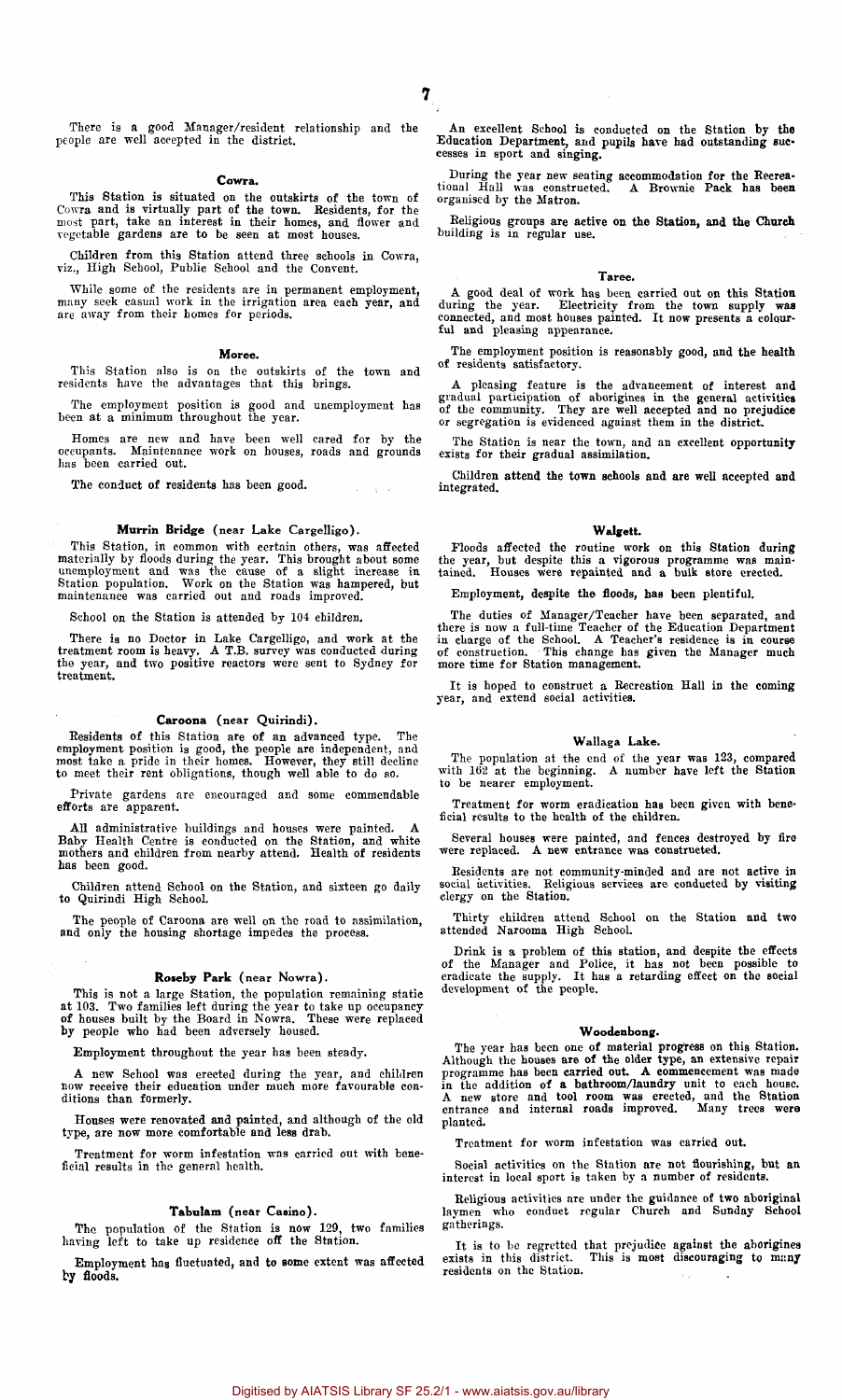# Wreck **Bay** (near Jervis Bay).

This Station is situated in Commonwealth Territory and is administered by the Aborigines Welfare Board on behalf of the Commonwealth Government.

A number of residents are engaged in the fishing industry and others are employed in the local timber industry. Work is plentiful.

Repairs were effected to dwellings and fourteen cottages were painted.

Fifty children attend school on the Station and four travel to Nowra High School daily.

A Social Club exists and regular functions ate held. Church and Sunday School services are conducted weekly.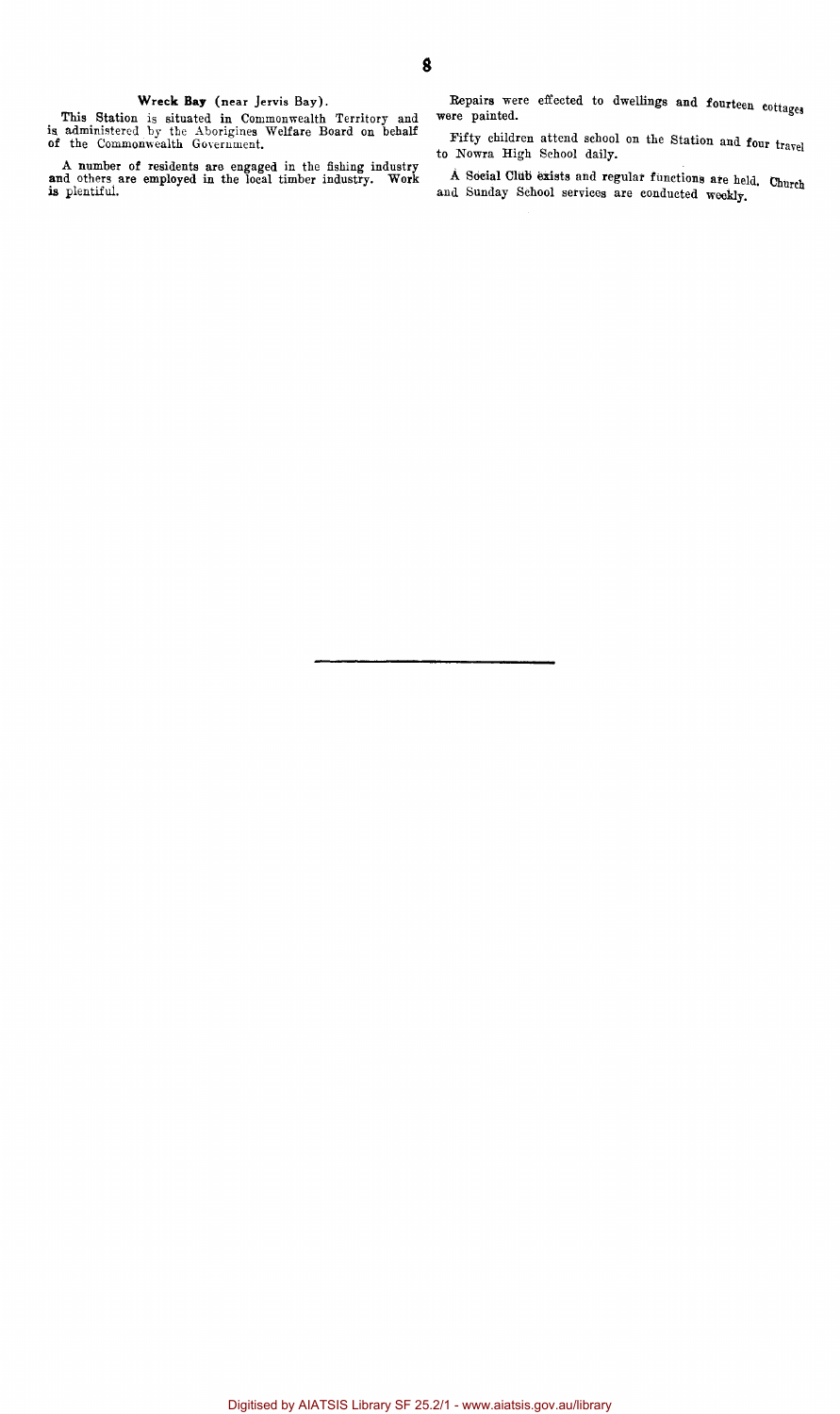## **9**

 $\hat{\mathcal{A}}$ 

# APPENDIX "A".

#### MOVEMENTS OF WARDS.

| 1953-54.        | $1954 - 55.$    | 1955-56.        |
|-----------------|-----------------|-----------------|
| 183<br>11<br>20 | 194<br>15<br>26 | 215<br>17<br>55 |
| 214<br>20       | 235<br>20       | 287<br>55       |
| 194             | 215             | 232             |

## PLACEMENT OF WARDS AT END OF YEAR.

| Service State State | 1953-54.                          | 1954 - 55.                              | 1955-56.        |
|---------------------|-----------------------------------|-----------------------------------------|-----------------|
|                     | 54<br>41<br>11<br>62<br>23<br>194 | 45<br>47<br>15<br>69<br>29<br>16<br>215 | 29<br>93<br>232 |

### PLACEMENT OF WARDS ADMITTED OR COMMITTED.

 $\label{eq:1} \rho_{\mathcal{A}} = \left\{ \phi \in \mathcal{A} \; \text{and} \; \phi \in \mathcal{A} \; \text{and} \; \phi \in \mathcal{A} \right\} \; \text{ and } \; \rho_{\mathcal{A}}$ 

|                                                                                                                                  | 1953-54.                       |             |               | 1954–55. | 1955-56. |          |  |
|----------------------------------------------------------------------------------------------------------------------------------|--------------------------------|-------------|---------------|----------|----------|----------|--|
|                                                                                                                                  | Adm.                           | Ctd.        | Adm.          | Ctd.     | Adm.     | Ctd.     |  |
| Cootamundra Girls' Home<br>Denominational Homes<br>Boarded out with foster parents<br>Placed in employment under Reg. conditions | $\cdots$<br>$\cdots$<br>3<br>6 | 3<br><br>14 | 2<br>5        | 6        | <br>3    | 10<br>20 |  |
|                                                                                                                                  | $\cdots$<br>$\overline{2}$     |             | <br>$\ddotsc$ |          | 5        |          |  |
|                                                                                                                                  | 11                             | 20          | 15            | 26       | 17       | 55       |  |

# APPENDIX "B".

# LIST OF ABORIGINAL STATIONS—VITAL STATISTICS AND RATION RECIPIENTS.

|                                                                                                                                                                                                                                                   |                                                                                                          |                                                                                                             | Population on                                                                                               |                                                                                                             |                                                                                                        | Ration                                                                                                        |                                                                                                 | Statistics.                                                                                                 |                                                                                                  |                                                                                                                 |                                                                                                                  |                                                                                                                                                                    |                                                                                                                                    |                                                                                           |                                                                                                                                                                                |                                                                                                                                          |
|---------------------------------------------------------------------------------------------------------------------------------------------------------------------------------------------------------------------------------------------------|----------------------------------------------------------------------------------------------------------|-------------------------------------------------------------------------------------------------------------|-------------------------------------------------------------------------------------------------------------|-------------------------------------------------------------------------------------------------------------|--------------------------------------------------------------------------------------------------------|---------------------------------------------------------------------------------------------------------------|-------------------------------------------------------------------------------------------------|-------------------------------------------------------------------------------------------------------------|--------------------------------------------------------------------------------------------------|-----------------------------------------------------------------------------------------------------------------|------------------------------------------------------------------------------------------------------------------|--------------------------------------------------------------------------------------------------------------------------------------------------------------------|------------------------------------------------------------------------------------------------------------------------------------|-------------------------------------------------------------------------------------------|--------------------------------------------------------------------------------------------------------------------------------------------------------------------------------|------------------------------------------------------------------------------------------------------------------------------------------|
|                                                                                                                                                                                                                                                   |                                                                                                          |                                                                                                             | Station.                                                                                                    |                                                                                                             |                                                                                                        | Recipients.                                                                                                   |                                                                                                 |                                                                                                             | Births.                                                                                          |                                                                                                                 |                                                                                                                  | Deaths.                                                                                                                                                            |                                                                                                                                    |                                                                                           | Marriages.                                                                                                                                                                     |                                                                                                                                          |
| Station.                                                                                                                                                                                                                                          | Area.                                                                                                    | ž,<br>1953                                                                                                  | $\ddot{\circ}$<br>1954                                                                                      | 56.<br>1955-                                                                                                | 1953-54.                                                                                               | 954-55.                                                                                                       | 1955-56.                                                                                        | 1953-54.                                                                                                    | 1954-55.                                                                                         | 1955-56.                                                                                                        | 1953-54.                                                                                                         | 1954-55.                                                                                                                                                           | 1955-56.                                                                                                                           | 1953-54.                                                                                  | 15.<br>1954                                                                                                                                                                    | \$<br>1955                                                                                                                               |
| Boggabilla<br><br>Brewarrina<br>Burnt Bridge<br>Burra Bee Dee<br>Cabbage Tree Island<br>Cowra<br>Jervis Bay<br>Moree<br>.<br>Murrin Bridge<br>Quirindi<br>.<br>Roseby Park<br>Tabulam<br>Taree<br>.<br>$Walget$<br>Wallaga Lake<br>Woodenbong<br> | 457<br>638<br>106<br>473<br>125<br>31<br>100<br>55<br>937<br>220<br>66<br>490<br>51<br>337<br>341<br>126 | 239<br>147<br>319<br>62<br>135<br>141<br>166<br>281<br>218<br>181<br>101<br>129<br>244<br>151<br>147<br>135 | 202<br>124<br>312<br>60<br>143<br>138<br>163<br>305<br>267<br>202<br>103<br>142<br>249<br>163<br>162<br>184 | 208<br>122<br>283<br>78<br>148<br>149<br>150<br>306<br>283<br>200<br>103<br>129<br>228<br>178<br>122<br>173 | 33<br>33<br>51<br>15<br>29<br>7<br>$\cdots$<br>51<br>53<br>$\cdots$<br>6<br>25<br>22<br>32<br>22<br>32 | 21<br>7<br>33<br>$\boldsymbol{2}$<br>16<br>9<br>9<br>6<br>62<br>$\ddotsc$<br>11<br>38<br>14<br>30<br>25<br>34 | 19<br>26<br>33<br>24<br>16<br>12<br>16<br>6<br>46<br>$\cdots$<br>5<br>29<br>20<br>23<br>8<br>35 | 10<br>7<br>14<br>2<br>3<br>1<br>$\boldsymbol{2}$<br>3<br>3<br>4<br>$\overline{2}$<br>6<br>14<br>8<br>5<br>5 | 12<br>4<br>9<br>R<br>10<br>9<br>11<br>12<br>9<br>$\boldsymbol{0}$<br>3<br>8<br>14<br>8<br>6<br>9 | 13<br>9<br>14<br>$\frac{2}{5}$<br>3<br>9<br>14<br>15<br>7<br>5<br>$\overline{\mathbf{4}}$<br>14<br>10<br>7<br>8 | 2<br>$\overline{2}$<br>6<br>$\cdots$<br>2<br>$\cdots$<br>$\cdots$<br>3<br>$\cdots$<br>ı<br>ı<br>4<br>3<br>5<br>6 | ı<br>$\cdots$<br>1<br><br>2<br>ı<br>$\boldsymbol{2}$<br>$\ddot{\textbf{4}}$<br><br>$\overline{2}$<br>$\cdots$<br>4<br>$\boldsymbol{2}$<br>$\overline{2}$<br>4<br>6 | 4<br>3<br>$\cdots$<br>ı<br>$\bf{2}$<br>3<br>1<br>4<br>$\cdots$<br>$\boldsymbol{2}$<br>4<br>$\boldsymbol{2}$<br>7<br>$\overline{2}$ | 3<br>$\overline{2}$<br><br>1<br>$\mathbf{2}$<br>$\cdots$<br>1<br><br>$\cdots$<br>$\bf{2}$ | 3<br>$\overline{2}$<br><sup>1</sup><br>$\cdots$<br>$\cdots$<br>$\cdots$<br>$\cdots$<br>3<br>$\cdots$<br>1<br><br>6<br>2<br>$\boldsymbol{2}$<br>$\ddot{\textbf{4}}$<br>$\cdots$ | 1<br>$\cdots$<br><br>1<br>$\begin{array}{c} 2 \ 3 \ 3 \end{array}$<br>ı<br>$\frac{4}{2}$<br>$\cdots$<br>$\overline{2}$<br>$\overline{2}$ |
| Total<br>.                                                                                                                                                                                                                                        | $\cdots$                                                                                                 | 2,796                                                                                                       | 2,919                                                                                                       | 2,860                                                                                                       | 411                                                                                                    | 317                                                                                                           | 318                                                                                             | 89                                                                                                          | 139                                                                                              | 139                                                                                                             | 36                                                                                                               | 31                                                                                                                                                                 | 37                                                                                                                                 | 17                                                                                        | 24                                                                                                                                                                             | 24                                                                                                                                       |

69003—2

2000年

**2. 《《神经》中的"**"。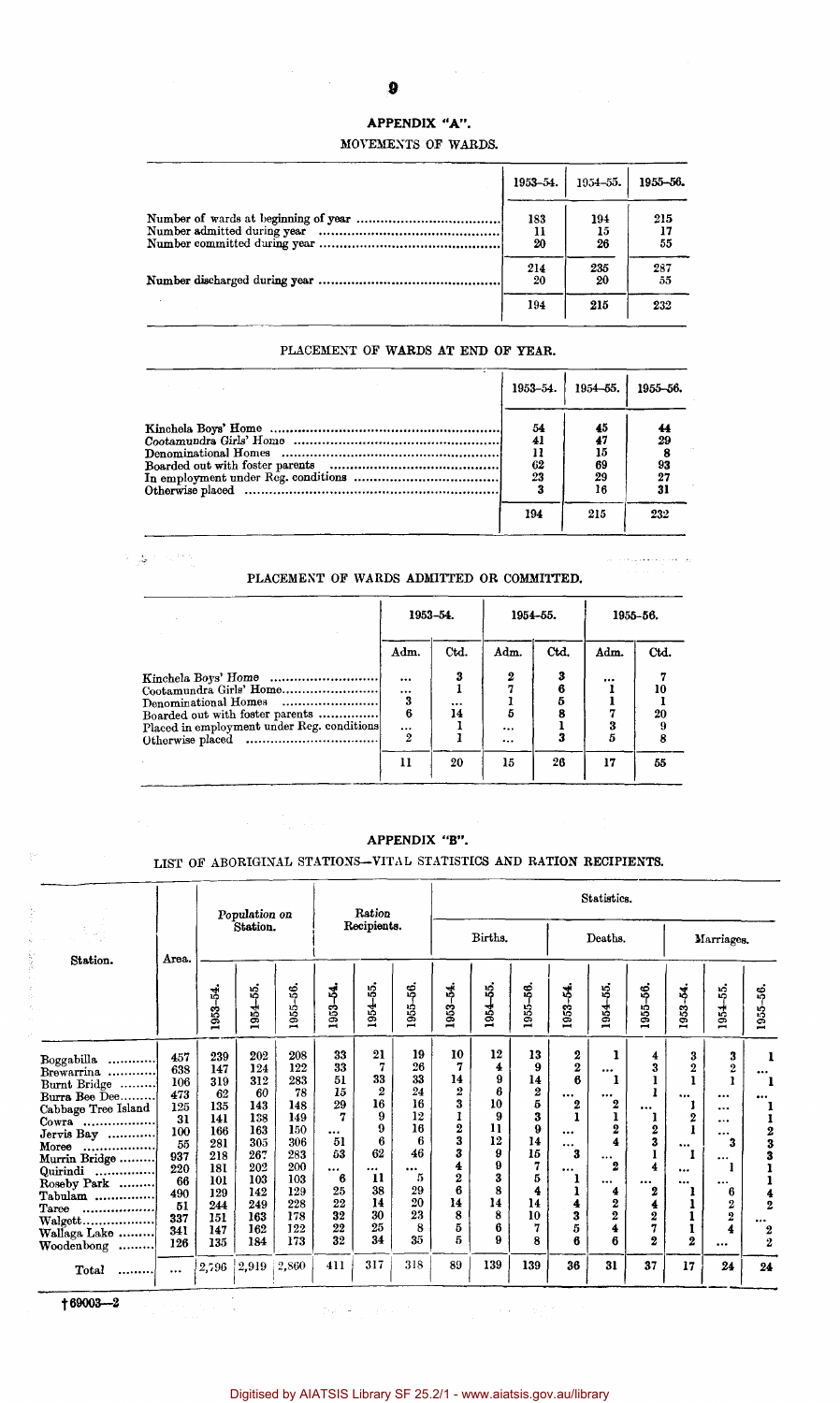# **APPENDIX "C".**

# LIST OF ABORIGINAL RESERVES-PARTICULARS OF RATION RECIPIENTS.

 $\sim$ 

 $\bar{\mathcal{A}}$ 

 $\bar{\omega}$ 

| Station or Reserve.        | Area.    |          | Population on Station or Reserve. |                | Ration Recipients. |           |          |  |
|----------------------------|----------|----------|-----------------------------------|----------------|--------------------|-----------|----------|--|
|                            |          | 1953-54. | 1954-55.                          | 1955-56.       | 1953-54.           | 1954-55.  | 1955-56. |  |
|                            | 142      | 53       | 52                                | 42             |                    | $\cdots$  |          |  |
|                            | 96       | 108      | 106                               | 90             | 12                 | 17        | 12       |  |
|                            | 34       | 25       | 55                                | 15             | $\cdots$           | $\ddotsc$ |          |  |
| Bourke                     |          | 140      | 163                               | 171            | 29                 | 10        |          |  |
|                            | 36       | 34       | 34                                | 34             | 7                  |           |          |  |
|                            | 12       |          |                                   |                | $\cdots$           | .         |          |  |
| Coff's Harbour New Reserve |          | $\cdots$ | $\cdots$<br>72                    | $\cdots$<br>69 | 11                 | 11        |          |  |
|                            | 16       | 66       | 54                                | 84             | 2                  | 4         |          |  |
|                            | 10       | 62       | 120                               | 105            |                    |           |          |  |
|                            | 24       | 86       |                                   | 49             |                    | .         |          |  |
|                            | 200      | 45       | 49                                | 31             | $\ddotsc$          | .         |          |  |
|                            | 18       | 46       | 63                                |                |                    |           |          |  |
|                            | 19       | 87       | 97                                | 94             |                    | <br>2     | 2        |  |
|                            | 80       | 110      | 128                               | 128            | $\cdots$           |           |          |  |
| Gulargambone               | 52       | 74       | 58                                | 132            | 2                  |           |          |  |
|                            | 50       | 56       | 53                                | 58             | $\cdots$           |           |          |  |
| Kvogle<br>                 | 28       | 24       | 11                                | 16             |                    |           | 2        |  |
|                            | 6        | 157      | 159                               | 171            | $\cdots$           |           | 3        |  |
|                            | 232      | 64       | 80                                | 80             | 3                  |           | $\cdots$ |  |
| Nambucca Heads             | 70       | 76       | 60                                | 75             |                    |           |          |  |
|                            | 100      | 10       | 12                                | 12             | .                  |           | $\cdots$ |  |
| Tingha<br>                 | 15       | 46       | 35                                | 34             | $\cdots$           |           |          |  |
| Ulgundahi Island           | 44       | 24       | 31                                | 31             | 3                  | 3         | 3        |  |
|                            | 100      | 7        | 9                                 | 12             |                    |           | $\cdots$ |  |
|                            | 107      | 36       | 40                                | 54             | 5                  | 4         | 6        |  |
|                            | 100      | 42       | 67                                | 47             | 38                 | 54        | 12       |  |
|                            | 75       | 192      | 180                               | 263            | $\cdots$           | 11        | 11       |  |
| Yass                       | 9        | 42       | 45                                | 31             | 3                  |           |          |  |
| Total                      | $\cdots$ | 1,918    | 1,961                             | 1,928          | 117                | 116       | 66       |  |

 $\sim$ 

 $\mathcal{L}$ 

# **APPENDIX "D".**<br> **APPENDIX "D".**<br> **APPENDIX OF DENTISYMENT** STATEMENTS OF EXPENDITURE.

| Expenditure incurred by the Board—                                                                                                                             |                                                       |          |                                                       |          |  |  |
|----------------------------------------------------------------------------------------------------------------------------------------------------------------|-------------------------------------------------------|----------|-------------------------------------------------------|----------|--|--|
|                                                                                                                                                                | 1954-55.                                              |          | 1955-56.                                              |          |  |  |
| Payable from Consolidated Revenue Fund-                                                                                                                        | £                                                     | £        | £                                                     | £        |  |  |
| Maintenance of Buildings<br>Maintenance of, and assistance to, Aborigines<br>Other charges<br>Purchase of Plant and Equipment                                  | 74,817<br>9,651<br>14,199<br>41,542<br>2,599<br>5,559 |          | 82,741<br>8.172<br>12,360<br>42,320<br>2,987<br>3,073 |          |  |  |
| Payable from General Loan Account-                                                                                                                             | 148,367                                               |          | 151,653                                               |          |  |  |
| New Buildings, Station Improvements and Land<br>Purchases                                                                                                      | 44,055                                                | 192,422  | 13,639                                                | 165,292  |  |  |
| Expenditure incurred by other Departments on behalf of the<br>Board-                                                                                           |                                                       |          |                                                       |          |  |  |
| Government Stores Department, for purchase of                                                                                                                  |                                                       |          |                                                       |          |  |  |
| clothing, stores, stationery, and other supplies<br>Department of Public Health, for medical fees, etc.<br>Department of Public Works, for telephone services, | 9,833<br>391                                          |          | 8.946<br>401                                          |          |  |  |
| New South Wales Real Estate Office, for sanitary                                                                                                               | 2,155                                                 |          | 2,373                                                 |          |  |  |
| services<br>Government Printer, for printing and bookbinding                                                                                                   | 5,913<br>4,035                                        |          | 7,055<br>4,212                                        | 22,987   |  |  |
|                                                                                                                                                                |                                                       | 22,327   |                                                       |          |  |  |
| Total                                                                                                                                                          |                                                       | £214,749 |                                                       | £188,279 |  |  |